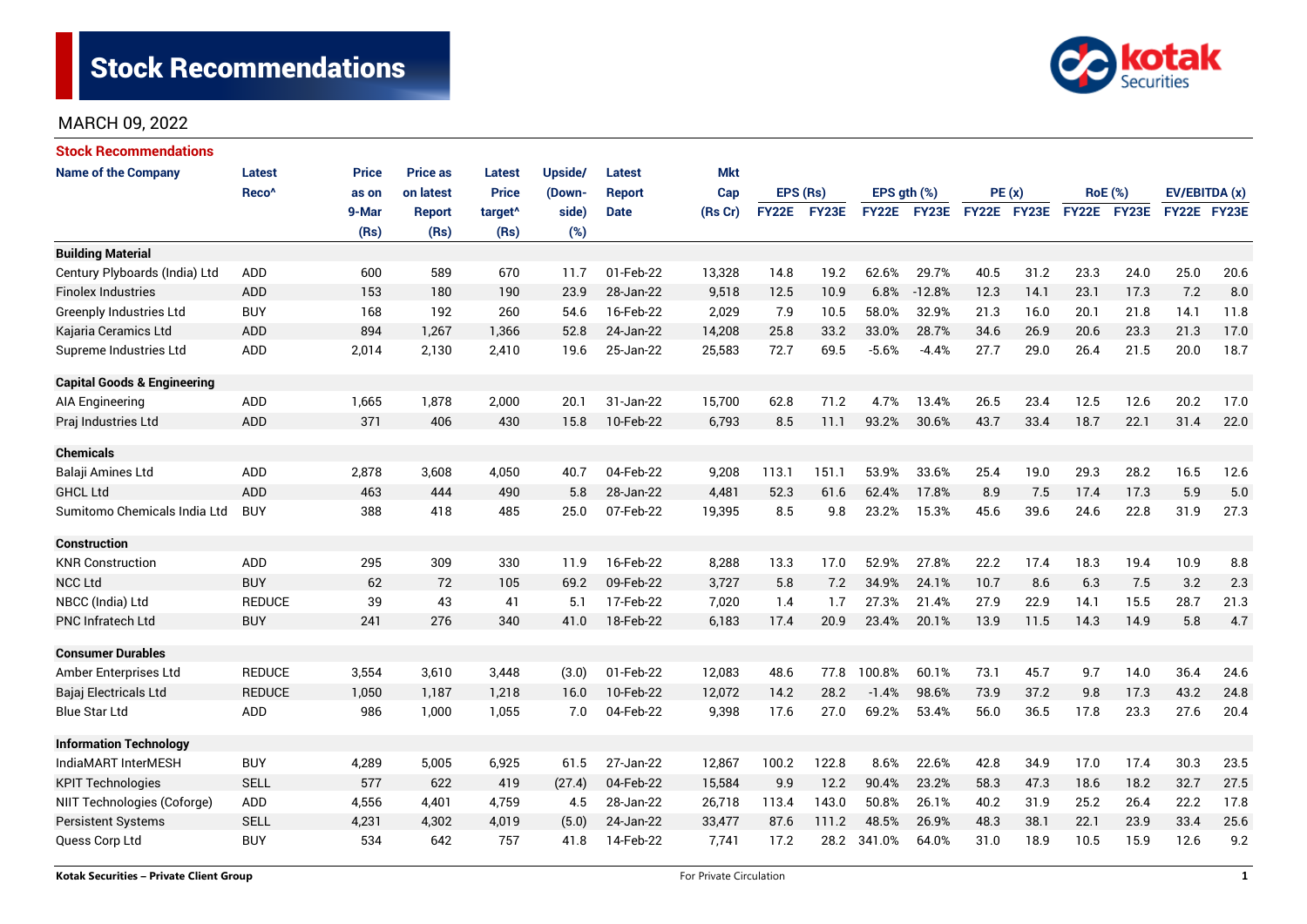

| <b>Stock Recommendations</b>       |                   |              |                 |                     |         |               |            |              |       |                    |              |             |      |                |      |               |      |
|------------------------------------|-------------------|--------------|-----------------|---------------------|---------|---------------|------------|--------------|-------|--------------------|--------------|-------------|------|----------------|------|---------------|------|
| <b>Name of the Company</b>         | Latest            | <b>Price</b> | <b>Price as</b> | <b>Latest</b>       | Upside/ | <b>Latest</b> | <b>Mkt</b> |              |       |                    |              |             |      |                |      |               |      |
|                                    | Reco <sup>^</sup> | as on        | on latest       | <b>Price</b>        | (Down-  | <b>Report</b> | Cap        | EPS (Rs)     |       | EPS $qth$ $(\%)$   |              | PE(x)       |      | <b>RoE</b> (%) |      | EV/EBITDA (x) |      |
|                                    |                   | 9-Mar        | Report          | target <sup>^</sup> | side)   | <b>Date</b>   | (Rs Cr)    | <b>FY22E</b> | FY23E | <b>FY22E</b>       | <b>FY23E</b> | FY22E FY23E |      | FY22E FY23E    |      | FY22E FY23E   |      |
|                                    |                   | (Rs)         | (Rs)            | (Rs)                | (%)     |               |            |              |       |                    |              |             |      |                |      |               |      |
| <b>Metals &amp; Mining</b>         |                   |              |                 |                     |         |               |            |              |       |                    |              |             |      |                |      |               |      |
| <b>MOIL Ltd</b>                    | <b>BUY</b>        | 170          | 170             | 215                 | 26.4    | 18-Feb-22     | 4,531      | 14.5         | 16.4  | 95.9%              | 13.1%        | 11.7        | 10.4 | 11.5           | 12.2 | 5.7           | 4.3  |
| <b>APL Apollo Tubes Ltd</b>        | <b>BUY</b>        | 848          | 820             | 980                 | 15.6    | 28-Jan-22     | 21,193     | 21.0         | 27.0  | $-27.6%$           | 28.6%        | 40.4        | 31.4 | 26.7           | 26.8 | 23.3          | 18.4 |
|                                    |                   |              |                 |                     |         |               |            |              |       |                    |              |             |      |                |      |               |      |
| Oil & Gas                          |                   |              |                 |                     |         |               |            |              |       |                    |              |             |      |                |      |               |      |
| Chennai Petroleum Corp             | <b>BUY</b>        | 127          | 104             | 127                 | (0.3)   | 25-Jan-22     | 1,898      | 30.3         | 18.2  | 75.1%              | $-39.9%$     | 4.2         | 7.0  | 24.6           | 12.5 | 6.9           | 8.5  |
| <b>Gujarat Gas</b>                 | <b>ADD</b>        | 533          | 660             | 734                 | 37.6    | 10-Feb-22     | 36.698     | 18.7         | 26.7  | 0.5%               | 42.8%        | 28.5        | 20.0 | 24.3           | 27.3 | 17.5          | 12.6 |
| <b>MRPL</b>                        | ADD               | 43           | 47              | 50                  | 16.8    | 31-Jan-22     | 7,499      | 1.2          |       | 6.8 -137.5% 466.7% |              | 35.7        | 6.3  | 4.7            | 23.8 | 13.3          | 8.7  |
|                                    |                   |              |                 |                     |         |               |            |              |       |                    |              |             |      |                |      |               |      |
| <b>Paints</b>                      |                   |              |                 |                     |         |               |            |              |       |                    |              |             |      |                |      |               |      |
| Akzo Nobel India Ltd               | <b>BUY</b>        | 1,862        | 1,887           | 2,670               | 43.4    | 14-Feb-22     | 8,694      | 57.9         | 67.2  | 27.3%              | 16.1%        | 32.2        | 27.7 | 17.9           | 19.7 | 19.3          | 16.5 |
|                                    |                   |              |                 |                     |         |               |            |              |       |                    |              |             |      |                |      |               |      |
| <b>Pharmaceuticals</b>             |                   |              |                 |                     |         |               |            |              |       |                    |              |             |      |                |      |               |      |
| <b>Suven Pharmaceuticals</b>       | <b>REDUCE</b>     | 517          | 561             | 550                 | 6.5     | 17-Aug-21     | 13,119     | 16.9         | 21.1  | 19.0%              | 24.9%        | 30.6        | 24.5 | 27.6           | 26.5 | 23.8          | 18.6 |
|                                    |                   |              |                 |                     |         |               |            |              |       |                    |              |             |      |                |      |               |      |
| <b>Transportation</b>              |                   |              |                 |                     |         |               |            |              |       |                    |              |             |      |                |      |               |      |
| Aegis Logistics Ltd                | <b>BUY</b>        | 197          | 216             | 310                 | 57.0    | 14-Feb-22     | 6,595      | 12.6         | 13.6  | 28.6%              | 7.9%         | 15.7        | 14.5 | 20.4           | 19.0 | 8.8           | 7.9  |
| Allcargo Global Logistics          | <b>BUY</b>        | 299          | 346             | 430                 | 43.7    | 15-Feb-22     | 7,359      | 27.7         | 31.3  | 246.3%             | 13.0%        | 10.8        | 9.6  | 21.2           | 20.1 | 5.8           | 4.8  |
| <b>Blue Dart Express</b>           | <b>BUY</b>        | 5,881        | 6,926           | 7,975               | 35.6    | 01-Feb-22     | 13,996     | 115.0        | 134.0 | 98.3%              | 16.5%        | 51.1        | 43.9 | 36.2           | 33.3 | 14.5          | 12.5 |
| <b>VRL Logistics Ltd</b>           | <b>BUY</b>        | 431          | 499             | 625                 | 45.0    | 04-Feb-22     | 3,930      | 11.3         | 18.3  | 117.3%             | 61.9%        | 38.1        | 23.5 | 14.3           | 21.6 | 12.1          | 9.1  |
|                                    |                   |              |                 |                     |         |               |            |              |       |                    |              |             |      |                |      |               |      |
| <b>Others</b>                      |                   |              |                 |                     |         |               |            |              |       |                    |              |             |      |                |      |               |      |
| Bata India Ltd                     | <b>BUY</b>        | 1,785        | 1,895           | 2,380               | 33.3    | 10-Feb-22     | 23,027     | 27.0         | 36.6  | $-509.1%$          | 35.6%        | 66.1        | 48.8 | 16.3           | 19.4 | 32.3          | 25.7 |
| <b>Central Depository Services</b> | <b>REDUCE</b>     | 1,367        | 1,510           | 1,505               | 10.1    | 10-Feb-22     | 14,354     | 29.9         | 34.8  | 55.7%              | 16.4%        | 45.7        | 39.3 | 28.5           | 26.6 | 36.2          | 31.0 |
| <b>EPL Ltd</b>                     | <b>ADD</b>        | 158          | 187             | 205                 | 30.2    | 10-Feb-22     | 4,961      | 7.1          | 8.6   | $-6.6%$            | 21.1%        | 22.2        | 18.3 | 12.1           | 13.2 | 8.6           | 7.1  |
| JK Paper Ltd                       | <b>BUY</b>        | 232          | 232             | 295                 | 27.4    | 17-Feb-22     | 4,122      | 34.1         | 47.7  | 140.1%             | 39.9%        | 6.8         | 4.9  | 19.2           | 21.5 | 6.4           | 4.3  |
| Radico Khaitan Ltd                 | <b>REDUCE</b>     | 865          | 978             | 970                 | 12.2    | 07-Feb-22     | 11,499     | 21.2         | 26.1  | 4.4%               | 23.1%        | 40.8        | 33.1 | 15.0           | 16.1 | 26.0          | 22.3 |
| <b>VIP Industries Ltd</b>          | <b>REDUCE</b>     | 617          | 648             | 620                 | 0.6     | 04-Feb-22     | 8,756      | 6.2          |       | 12.0 -187.3%       | 93.5%        | 99.5        | 51.4 | 14.3           | 23.2 | 44.9          | 27.8 |
| Welspun Corp Ltd                   | <b>SELL</b>       | 148          | 173             | 120                 | (18.9)  | 14-Feb-22     | 3,923      | 11.9         | 9.2   | $-49.8%$           | $-22.7%$     | 12.4        | 16.1 | 7.8            | 5.9  | 4.6           | 5.2  |

*Source: Kotak Securities - Private Client Group*

All recommendations are with a 12 month perspective from the date of the report/update. Investors are requested to use their discretion while deciding the timing, quantity of investment as well as the exit.

NR NoRated. The investment rating and target price, if any, have been suspended temporarily. Such suspension is in compliance with applicable regulation(s) and/or Kotak Securities policies in circumstances when Kotak Secur

Or its affiliates is acting in an advisory capacity in a merger or strategic transaction involving this company and in certain other circumstances.

**NM Not meaningful**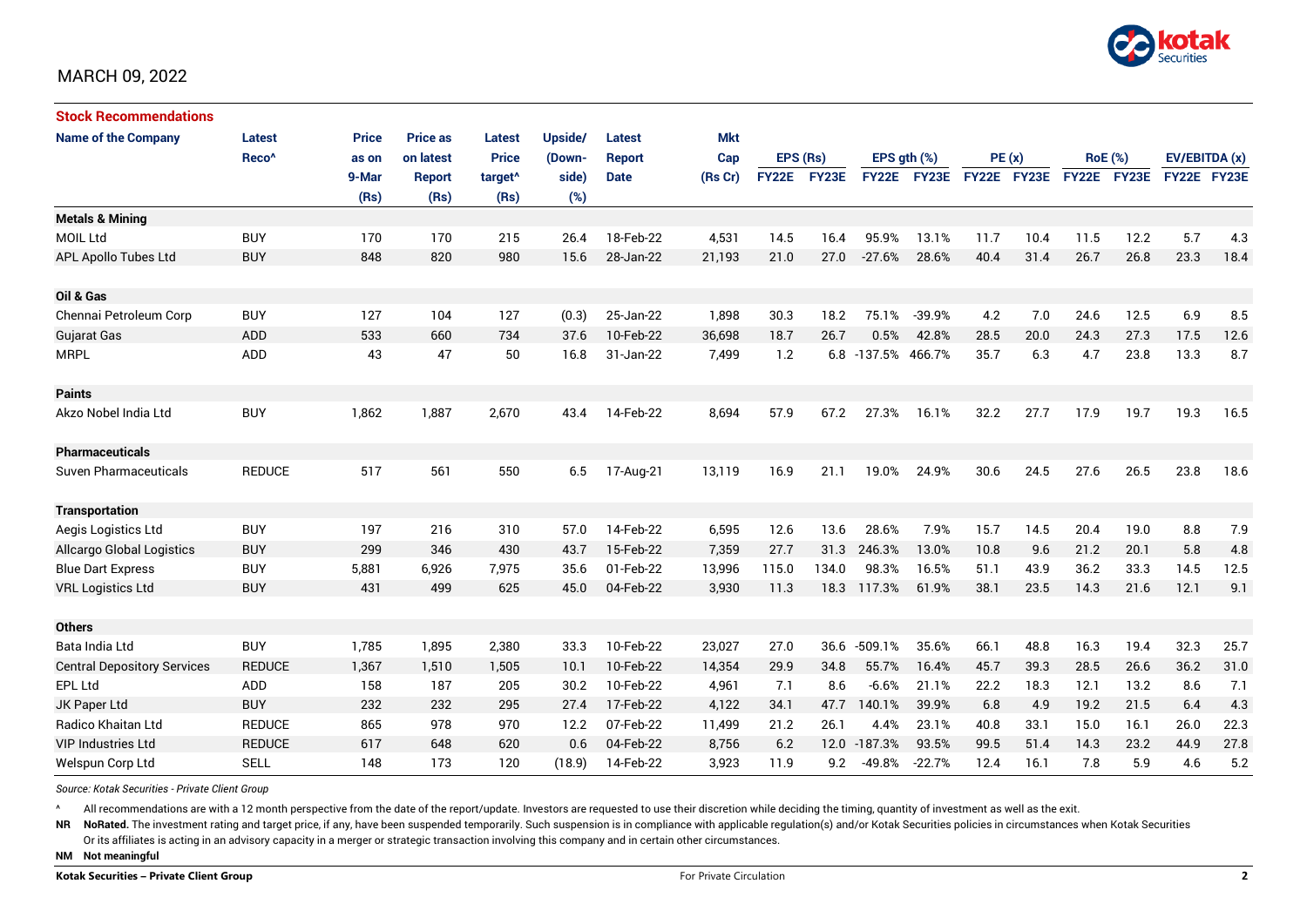

# **RATING SCALE (PRIVATE CLIENT GROUP)**

#### **Definitions of ratings**

| <b>BUY</b>       |                          | - We expect the stock to deliver more than 15% returns over the next 12 months                                                                                                                                                                                                                                                                                                                                                   |
|------------------|--------------------------|----------------------------------------------------------------------------------------------------------------------------------------------------------------------------------------------------------------------------------------------------------------------------------------------------------------------------------------------------------------------------------------------------------------------------------|
| <b>ADD</b>       |                          | - We expect the stock to deliver $5\%$ - 15% returns over the next 12 months                                                                                                                                                                                                                                                                                                                                                     |
| <b>REDUCE</b>    |                          | - We expect the stock to deliver -5% - +5% returns over the next 12 months                                                                                                                                                                                                                                                                                                                                                       |
| <b>SELL</b>      |                          | - We expect the stock to deliver $\lt$ -5% returns over the next 12 months                                                                                                                                                                                                                                                                                                                                                       |
| <b>NR</b>        |                          | - Not Rated. Kotak Securities is not assigning any rating or price target to the stock.                                                                                                                                                                                                                                                                                                                                          |
|                  |                          | The report has been prepared for information purposes only.                                                                                                                                                                                                                                                                                                                                                                      |
| <b>SUBSCRIBE</b> | $-$                      | We advise investor to subscribe to the IPO.                                                                                                                                                                                                                                                                                                                                                                                      |
| <b>RS</b>        | $\overline{\phantom{0}}$ | Rating Suspended. Kotak Securities has suspended the investment rating and price target for this stock, either because there is not a sufficient fundamental basis for determining, or there<br>are legal, regulatory or policy constraints around publishing, an investment rating or target. The previous investment rating and price target, if any, are no longer in effect for this stock and<br>should not be relied upon. |
| <b>NA</b>        |                          | $-$ Not Available or Not Applicable. The information is not available for display or is not applicable                                                                                                                                                                                                                                                                                                                           |
| <b>NM</b>        | $-$                      | Not Meaningful. The information is not meaningful and is therefore excluded.                                                                                                                                                                                                                                                                                                                                                     |
| <b>NOTE</b>      |                          | - Our target prices are with a 12-month perspective. Returns stated in the rating scale are our internal benchmark.                                                                                                                                                                                                                                                                                                              |

## **FUNDAMENTAL RESEARCH TEAM (PRIVATE CLIENT GROUP)**

| <b>Shrikant Chouhan</b>                                                                                | Arun Agarwal                                                                                                    | <b>Amit Agarwal, CFA</b>            | <b>Hemali Dhame</b>      |
|--------------------------------------------------------------------------------------------------------|-----------------------------------------------------------------------------------------------------------------|-------------------------------------|--------------------------|
| <b>Head of Research</b>                                                                                | Auto & Auto Ancillary                                                                                           | <b>Transportation, Paints, FMCG</b> | Banking & Finance        |
| shrikant.chouhan@kotak.com                                                                             | arun.agarwal@kotak.com                                                                                          | agarwal.amit@kotak.com              | Hemali.Dhame@kotak.com   |
| +91 22 6218 5408                                                                                       | +91 22 6218 6443                                                                                                | +91 22 6218 6439                    | +91 22 6218 6433         |
| Jatin Damania                                                                                          | Purvi Shah                                                                                                      | <b>Rini Mehta</b>                   | K. Kathirvelu            |
| Metals & Mining, Midcap                                                                                | Pharmaceuticals                                                                                                 | <b>Research Associate</b>           | <b>Support Executive</b> |
| jatin.damania@kotak.com                                                                                | purvi.shah@kotak.com                                                                                            | rini.mehta@kotak.com                | k.kathirvelu@kotak.com   |
| +91 22 6218 6440                                                                                       | +91 22 6218 6432                                                                                                | +91 80801 97299                     | +91 22 6218 6427         |
| <b>Sumit Pokharna</b><br>Oil and Gas. Information Tech<br>sumit.pokharna@kotak.com<br>+91 22 6218 6438 | Pankaj Kumar<br><b>Construction, Capital Goods &amp; Midcaps</b><br>pankajr.kumar@kotak.com<br>+91 22 6218 6434 |                                     |                          |

## **TECHNICAL RESEARCH TEAM (PRIVATE CLIENT GROUP)**

| <b>Shrikant Chouhan</b>    | <b>Amol Athawale</b>    |  |
|----------------------------|-------------------------|--|
| shrikant.chouhan@kotak.com | amol.athawale@kotak.com |  |
| +91 22 6218 5408           | +91 20 6620 3350        |  |
|                            |                         |  |

#### **Sayed Haider** Research Associate [sayed.haider@kotak.com](mailto:sayed.haider@kotak.com) +91 22 62185498

#### **DERIVATIVES RESEARCH TEAM (PRIVATE CLIENT GROUP)**

+91 22 6218 5497 +91 33 6615 6273

**Sahaj Agrawal Prashanth Lalu Prasenjit Biswas, CMT, CFTe** [sahaj.agrawal@kotak.com](mailto:sahaj.agrawal@kotak.com) [prashanth.lalu@kotak.com](mailto:prashanth.lalu@kotak.com) [prasenjit.biswas@kotak.com](mailto:prasenjit.biswas@kotak.com)